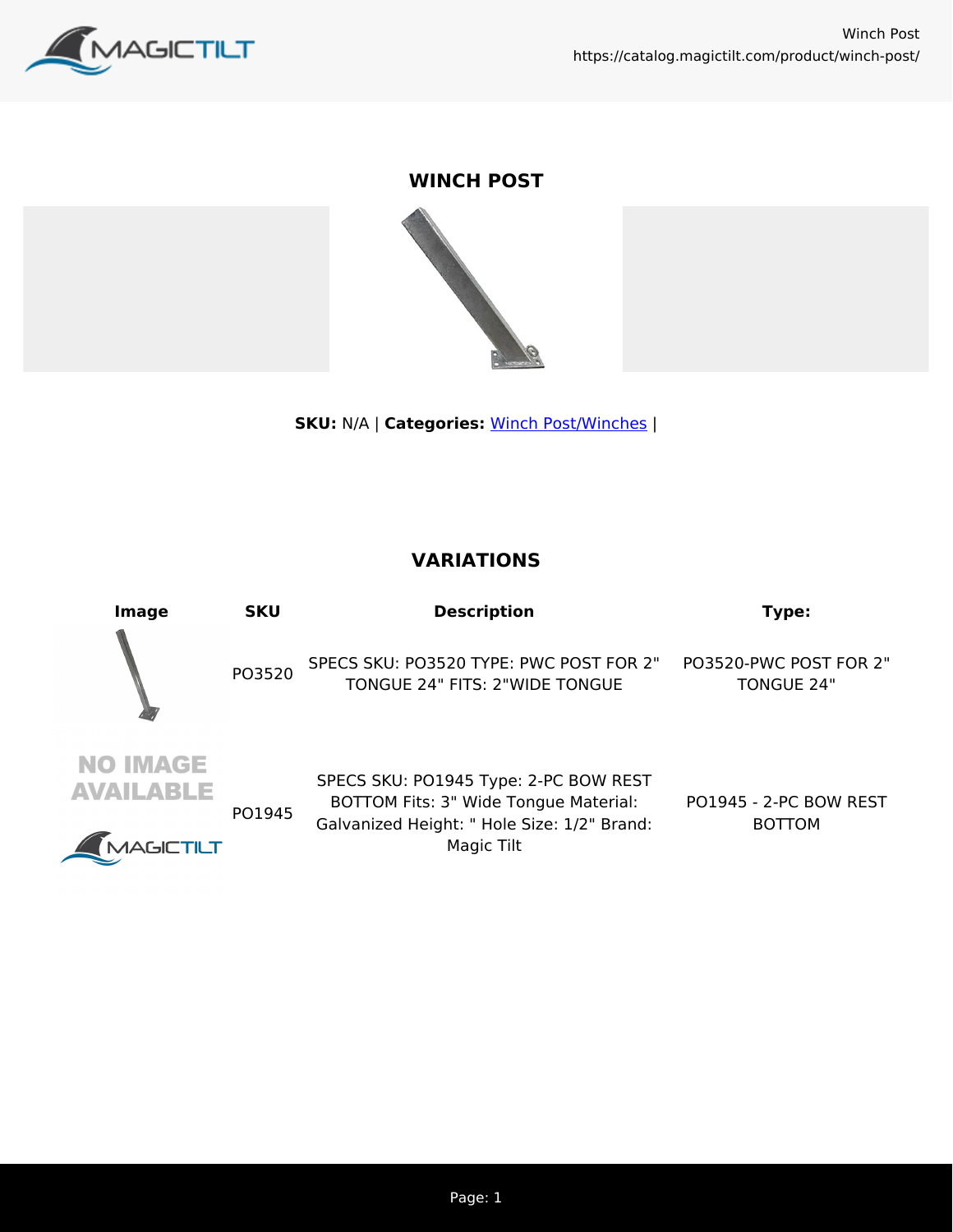



| <b>Image</b> | <b>SKU</b> | <b>Description</b>                                                                                                                                                                            | Type:                                      |
|--------------|------------|-----------------------------------------------------------------------------------------------------------------------------------------------------------------------------------------------|--------------------------------------------|
|              | PO2166     | SPECS SKU: PO2166 Type: H.D. WINCH POST<br>3X3X24" Fits: 3" Wide Tongue Material:<br>Galvanized Height: 24" Hole Size: 1/2" Brand:<br>Magic Tilt                                              | PO2166 - H.D. WINCH POST<br>3X3X24"        |
|              |            | SPECS SKU: PO3400 Type: STD 3X3X30" WINCH<br>PO3400 POST Fits: 3" Wide Tongue Material: Galvanized<br>Height: 30" Brand: Magic Tilt                                                           | PO3400-STD WINCH POST<br>3X3X30"           |
|              |            | SPECS SKU: PO2161 Type: H.D WINCH<br>POST-30"[4HOLE]6000# MAX Fits: 3" Wide<br>PO2161 Tongue Material: Galvanized Height: 30" Hole<br>Size: 4 hole plate with 1/2" holes Brand: Magic<br>Tilt | PO2161-H.D WINCH<br>POST-30"[4HOLE]        |
|              | PO2160     | SPECS SKU: PO2160 Type: H.D. WINCH POST<br>3X3X30" 6-HOLE Fits: 3" Wide Tongue Material:<br>Galvanized Height: 30" Hole Size: 6 hole plate<br>with 1/2" holes Brand: Magic Tilt               | PO2160-H.D. WINCH POST<br>3X3X30"[6HOLE]   |
|              | PO1485     | SPECS SKU: PO1485 Type: HD WINCH<br>POST-30"STEEP[4HOLE]6000# Fits: 3" Tongue<br>Material: Galvanized Height: 30" Steep Hole<br>Size: 4 hole plate with 1/2" holes                            | PO1485-HD WINCH<br>POST-30"STEEP[4HOLE]    |
|              | PO1470     | SPECS SKU: PO1470 Type: HD WINCH POST<br>BASE - 36" POST Fits: 3" Wide Tongue Material:<br>Galvanized Height: 36" Hole Size: 6 hole plate<br>with 1/2" holes Brand: Magic Tilt                | PO1470-HD WINCH POST<br>36"                |
|              | PO1497     | SPECS SKU: PO1497 Type: HD WINCH POST<br>3X3X36" DOUBLE BASE Fits: 3" Wide Tongue<br>Material: Galvanized Height: 36" Hole Size: 1/2"<br>Brand: Magic Tilt                                    | PO1497-HD WINCH POST<br><b>DOUBLE BASE</b> |
|              |            | SPECS SKU: PO2180 Type: SUPER H.D. WINCH<br>PO2180 POST 3X4X48" Fits: 3" Wide Tongue Material:<br>Galv Height: 48" Hole Size: 1/2"                                                            | PO2180-SUPER H.D. WINCH<br>POST 48"        |